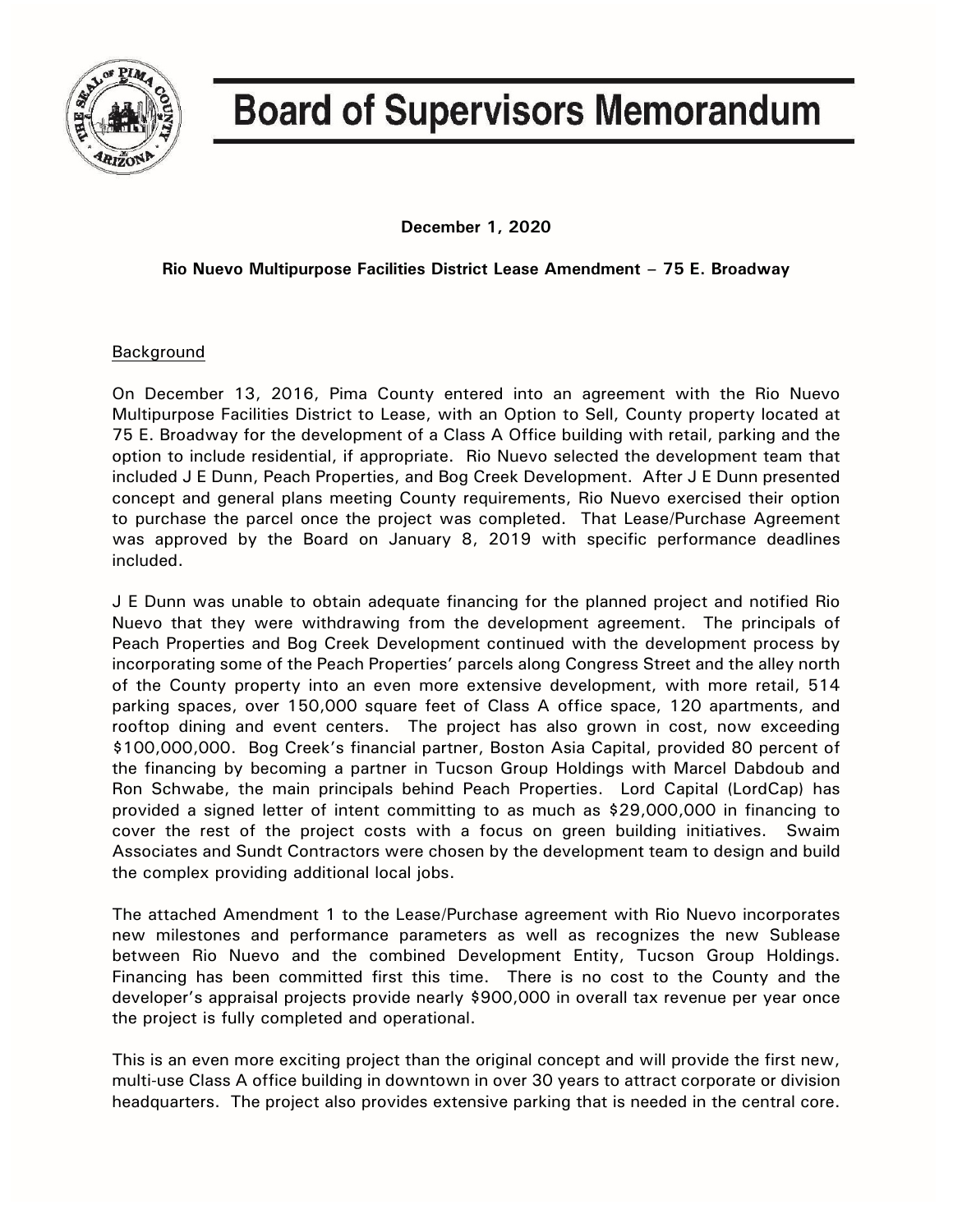The Honorable Chairman and Members, Pima County Board of Supervisors Re: **Rio Nuevo Multipurpose Facilities District Lease Amendment – 75 E. Broadway** December 1, 2020 Page 2

#### Recommendation

I recommend the Board approve the attached Amendment 1 of the Lease/Purchase agreement with the Rio Nuevo Multipurpose Facilities District.

Sincerely,

C. Dubelbauf

County Administrator

CHH/dr – November 25, 2020

Attachment

c: John Moffatt, Director, Economic Development Office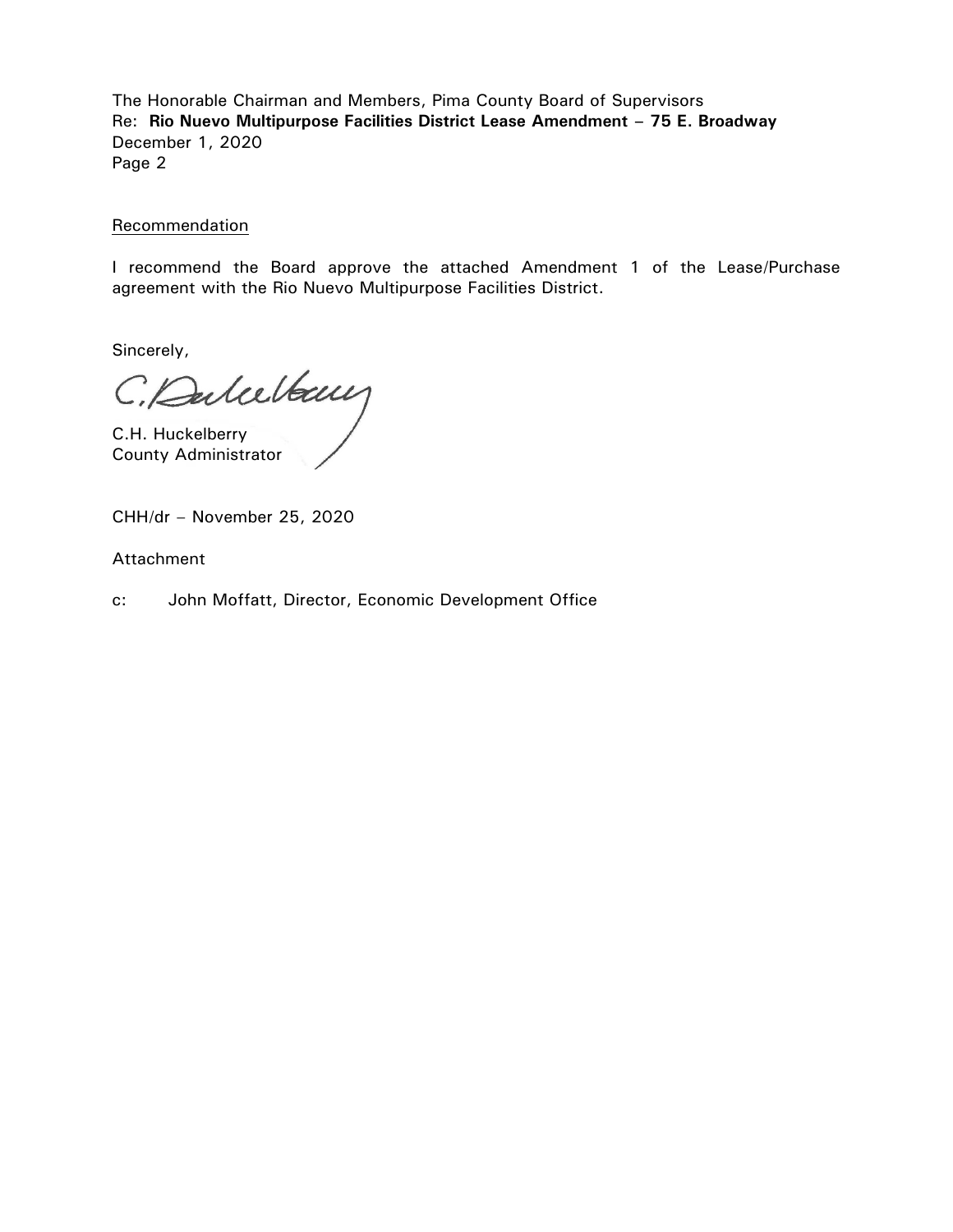#### **FIRST AMENDMENT TO GROUND LEASE AND PURCHASE AGREEMENT**

For reference, this First Amendment to Ground Lease and Purchase Agreement ("Amendment") is dated December 1, 2020. The "**Parties**" to this Amendment are Rio Nuevo Multipurpose Facilities District, a special taxing district of the State of Arizona ("**District**") and Pima County, a political subdivision of the State of Arizona ("**County**").

#### **RECITALS**

A. By that certain Ground Lease and Purchase Agreement dated January 8, 2019 ("**Ground Lease**") the District and the County set forth the terms pursuant to which the District would initially lease and ultimately purchase from the County the property now generally referred to as "75 E Broadway."

B. The purposes of this Amendment is to reset the various deadlines and benchmarks in the Ground Lease that the passage of time have now rendered obsolete.

C. Unless otherwise stated herein, the capitalized terms used have the meanings assigned in the Ground Lease.

#### **AGREEMENTS**

1) The foregoing recitals are specifically incorporated herein and except as specifically set forth herein, the terms of the Ground Lease shall remain in full force and effect as expressed therein.

2) Recital G of the Ground Lease is hereby deleted and replaced with the following: "District intends to improve the Premises by entering into a sublease and related agreements ("**Sublease**") with Tucson Group Holdings, a Massachusetts limited liability company or its affiliate 929 Holdings, LLC, a Delaware limited liability company ("**Developer**"), to construct on the Premises a 19-story, Class-A, mixed-use high-rise building consisting of the following components (all estimates and locations approximate): 30,000 square feet of first-floor retail space; at least 150,000 square feet of office space on floors ten (10) through fourteen (14) ("**Office Component**"); over 500 parking spaces on floors three (3) through nine(9) ("**Parking Component**"); one hundred twenty (120) luxury apartments on floors fifteen (15) through eighteen (18); and a rooftop terrace with restaurant and patio, gym and conference/event space (together, the "**Project**").

3) **Section 3 Condition of the Premises**. Subsections A and B of this Section are hereby deleted in their entirety and replaced with the following language:

A. District has performed its due diligence review of the Premises and accepts possession of the Premises in its "AS IS" condition on the date of Project Commencement (as defined below), and except for those representations and warranties of County contained in this Agreement, without representation or warranty of any kind, express or implied, including, without limitation, any warranty of income potential, future operating expenses or uses or fitness for a particular purpose. Except as otherwise expressly provided in this Agreement, District has full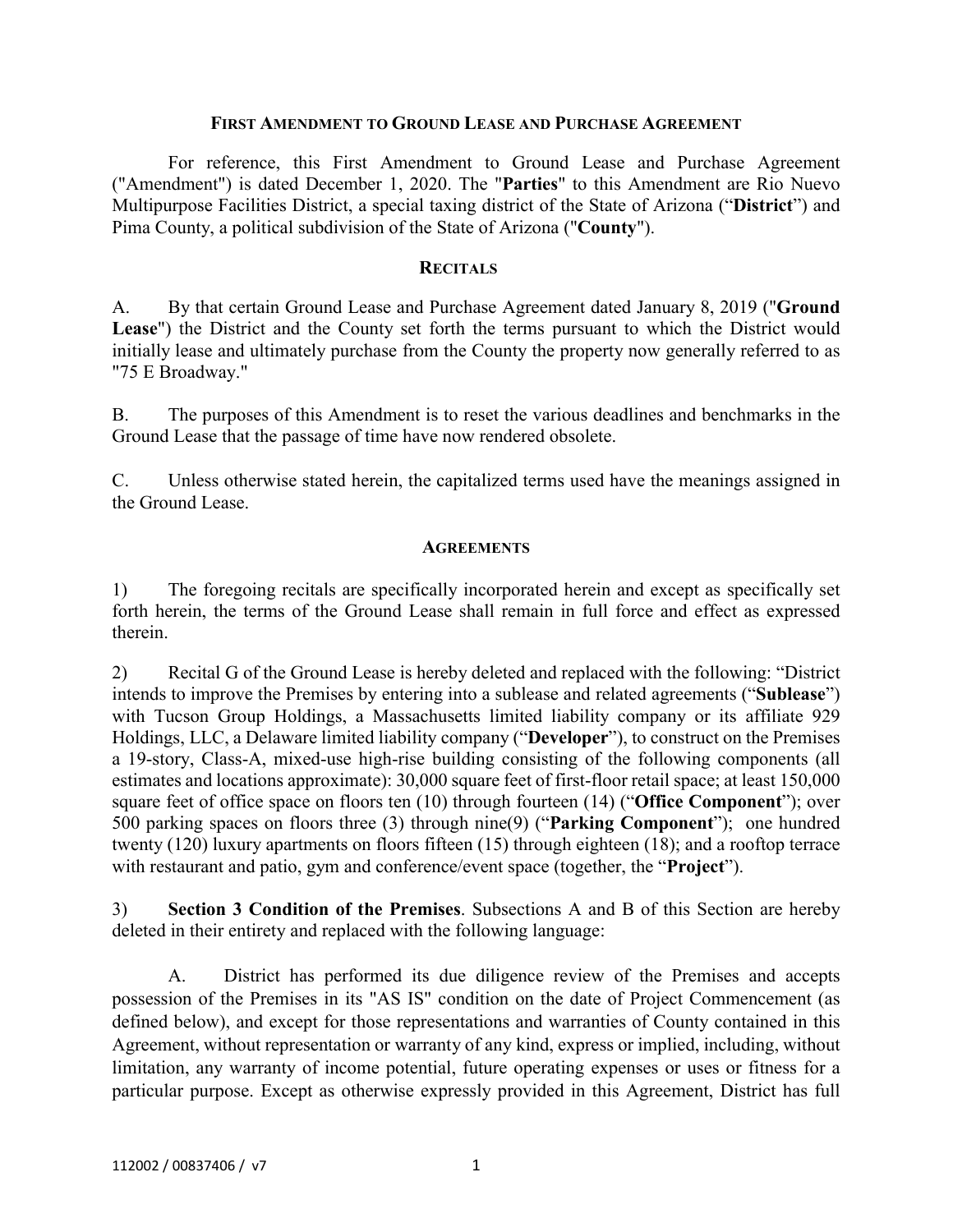responsibility for the repair, alteration, maintenance, and replacement of the Premises, and any portion thereof, and any improvements. County has no obligation whatsoever for the repair, alteration, maintenance and replacement of the Premises, Project or any portion thereof except as expressly provided in this Agreement. District expressly acknowledges and agrees that the County has not made and is not making, and District is not relying upon, any warranties or representations regarding the Premises or the Project, except as expressly set forth in this Agreement.

B. The District's due diligence inspection of the Premises has been completed.

4) **Section 6 – Cancellation.** This section is entirely deleted.

5) **Section 9 – The Project.** This section is entirely deleted and replaced with the following language:

# A. **Construction**.

i. The Developer will design and construct the Project in accordance with this Section 9.

ii. The Project will be constructed in accordance with the approved Plans (as provided below) and all local development and building codes, and in compliance with Title 34 of the Arizona Revised Statutes, to the extent applicable. The Building must be designed and constructed using the U.S. Green Building Council's LEED Silver standard as a design guideline, but District is not required to obtain LEED certification.

iii. County will issue all building permits and conduct all inspections of the Project, including for any tenant improvements constructed after conveyance of the Premises to Rio Nuevo.

B. **Project Schedule**. Developer will advance the Project in accordance with the Gantt Chart Project Schedule dated November 4, 2020 a copy of which is attached as Exhibit A ("**Project Schedule**"). Notwithstanding the foregoing, on-site construction will not commence until after each of the following has occurred:

i. Plan Approvals. County has issued the first building permit for the Project.

ii. Sublease. The Sublease and has been executed and a copy delivered to the County.

iii. Insurance. District furnishes County with proof that District or the Developer has obtained the liability and worker's compensation insurance required in this Agreement.

iv. Builder's Risk Insurance. District furnishes County with proof that District, or Developer, has obtained "all risks" builder's risk insurance including vandalism and malicious mischief, in broad form and with a company reasonably acceptable to County, covering improvements in place and all material and equipment at the job site furnished under the Contract, but excluding contractor's, subcontractor's and construction manager's tools and equipment and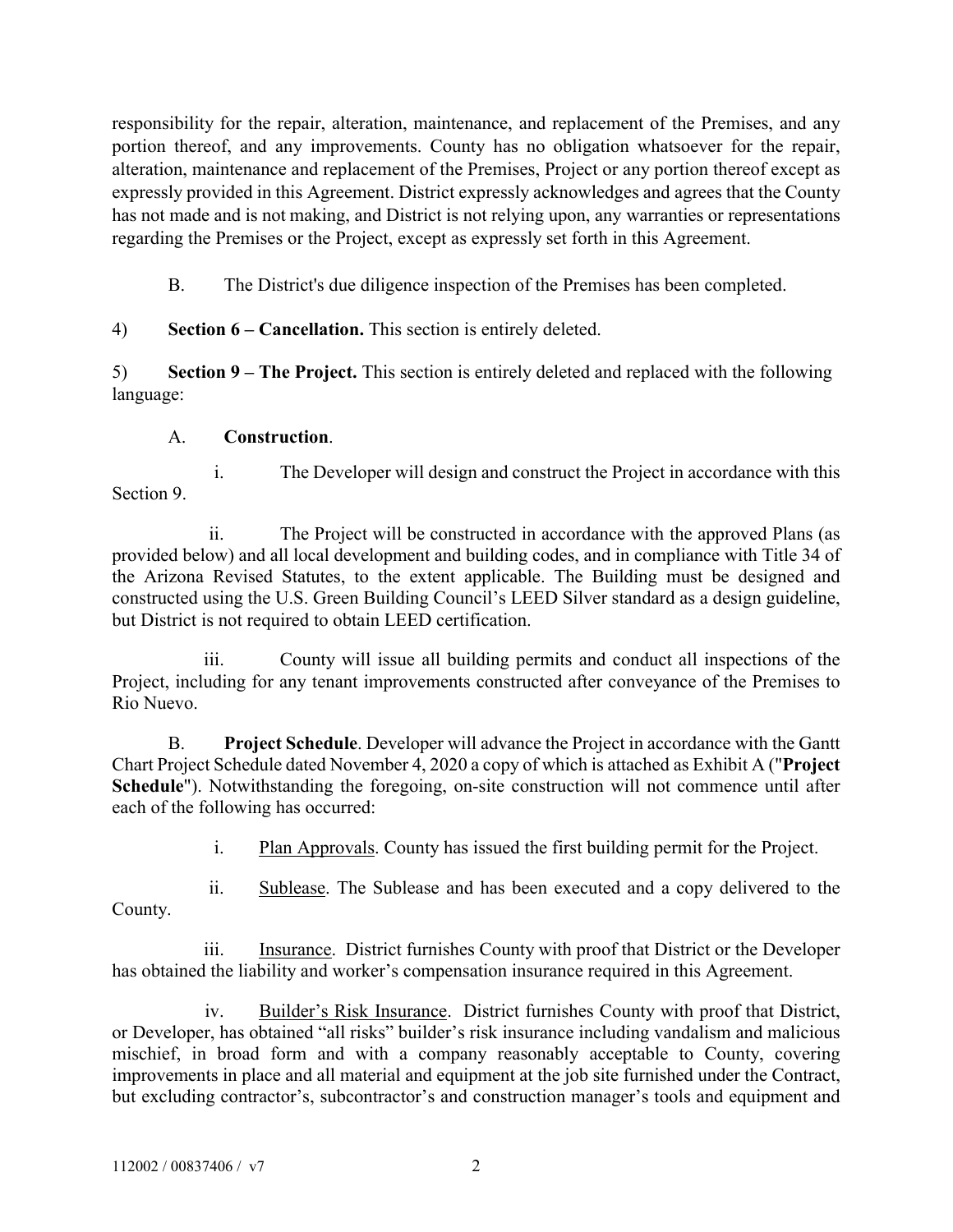property owned by contractor's or subcontractor's employees, with limits of at least the full cost of the Project per loss single limit for all work at the job site. District or Developer must maintain this insurance in effect until the Project is complete and a permanent Certificate of Occupancy has been issued for the Project.

v. Payment and Performance Bonds. District or Developer delivers to County payment and performance bonds meeting the requirements of Title 34, issued by a surety company licensed to do business in the State of Arizona, running to County and the District as obligees, conditioned on the completion of the Project in accordance with the Final Plans and the provisions of this Agreement, free and clear of all mechanics' and other liens.

C. **Plans and Specifications.** Developer must obtain County's approval of plans and specifications ("Plans") for the Project. All Plans must be prepared by an architect or engineer licensed to practice in Arizona. County will not unreasonably withhold, condition or delay its approval of Developer's Plans, will communicate its approval or disapproval in writing, and will explain the grounds for any disapproval. If County disapproves of any submitted Plans, District or Developer will submit revised Plans addressing County's concerns within 30 days of County's notice of disapproval. The County Development Services Department will conduct the review and give approvals and disapprovals on behalf of County for all stages of construction and tenant improvements until all Certificates of Occupancy have been issued for the Project.

i. **The Site Development Package/Schematic Design** Developer will submit an electronic set of preliminary construction Plans for the Project (the "**Site Development Package/Schematic Design Submittal**") no later than March 1, 2021. The Site Development Package is the formal submittal that begins the site design and Infill Incentive District approval process necessary to obtain building permits. The Schematic Design Submittal documents the initial design phase and identifies the scope of the Project. The Site Development Package/Schematic Design Submittal must be sufficiently clear and detailed for the County make an informed judgment about the design and quality of the core and shell of the Project, and about the impact of the Project on adjacent and nearby properties.

**ii. Foundation Package Submittal** - No later than 3 months after the Site Development Package/Schematic Design Submittal, Developer will prepare and deliver to County an electronic Foundation Package Submittal. The Foundation Package Submittal is the initial scope of work requiring a building permit to begin construction.

iii. **Commencement of Construction**. Within ten days after the County approves the Foundation Package Submittal and issues the Foundation Permit, Developer will commence construction of the Project. Construction will be deemed to have commenced ("**Commencement of Construction**") when labor is first provided, or equipment or materials are first furnished to the Premises after issuance of the Foundation Permit.

**iii. Core and Shell Package Submittal** - No later than 3 months after County's approval of the Foundation Package, Developer will prepare and deliver to County an electronic Core and Shell Package Submittal. The Core and Shell Package Submittal includes the remaining building structure, exterior envelope, mechanical and electrical systems, fire alarm,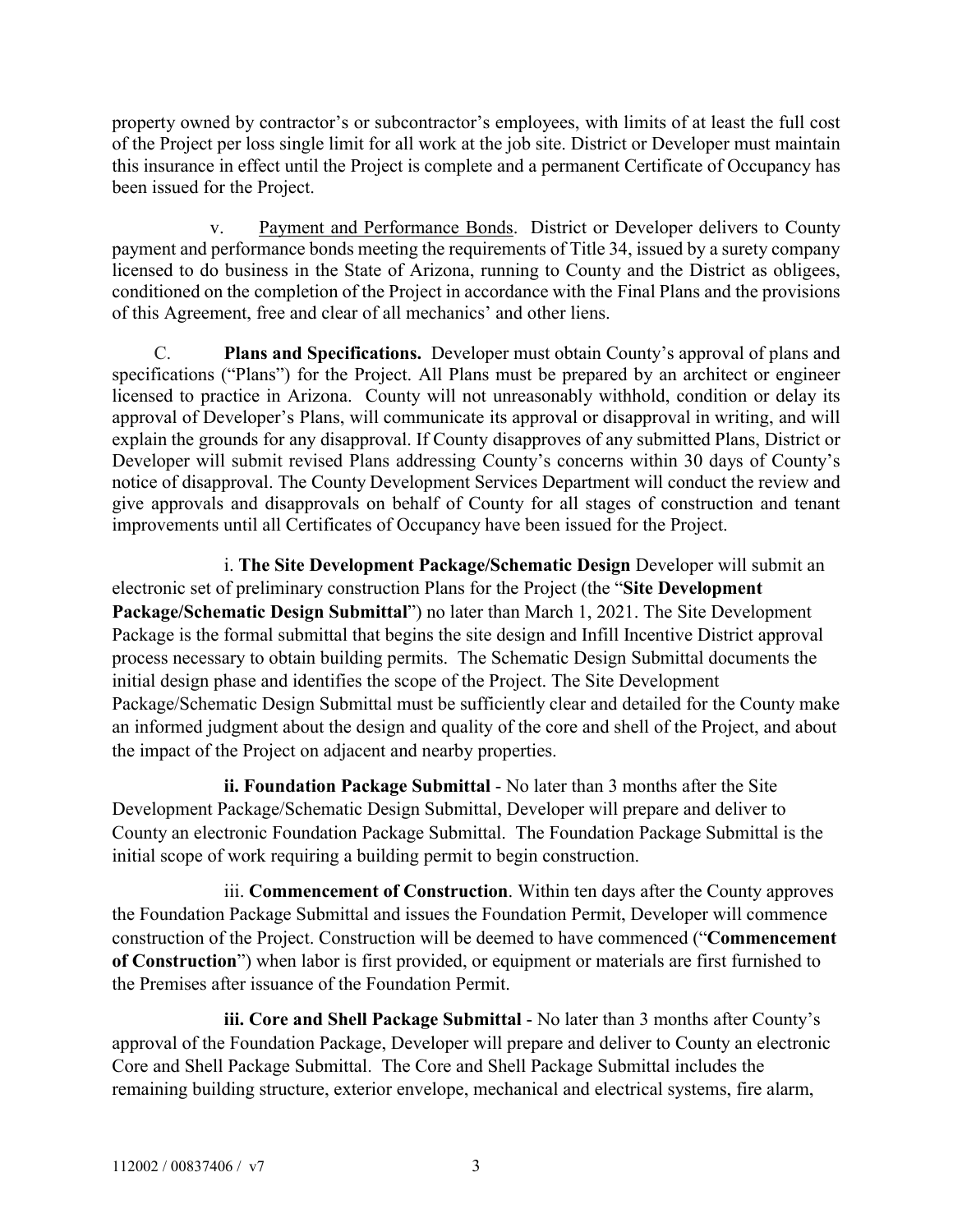fire sprinklers, elevators, public restrooms and lobby, site work, and other life safety items requiring a building permit and necessary to support and allow a tenant improvement to obtain a certificate of occupancy.

iv. **Core and Shell Certificate of Completion -** No later than 26 months after County's approval of the Core and Shell Package Submittal, Developer will have completed components of the Project sufficient to qualify for the Core and Shell Certificate of Completion, which will designate the Building Official's approval of the core and shell construction phase. Issuance of the Core and Shell Certificate of Completion will constitute "Substantial Completion" of the Project. If this does not occur in a timely manner, County may cancel this Agreement by written notice to the District, subject to a period of 30 days during which the District and or the Developer may cure the failure to obtain a Core and Shell Certificate of Completion for the Project.

v. **Tenant Improvements -** Tenant improvement plans, will be submitted to County Development Services for building permits. Any tenant improvements for which plans have been approved, may be constructed concurrently with the core and shell or later and will each obtain their own Certificate of Occupancy.

**vi. Amended Plans.** If, at any time after the submission of the Site Development Package/Schematic Design, the Developer desires to modify the square footage of any major components such as retail, office, parking, or residential, the Developer shall submit amended plans to the County detailing the changes in the specific Component ("**Amended Plans**"). Such Amended Plans will address the impact that the modified space will have on the other Components of the Project, and if additional parking is required, the details of the expanded Parking Component shall be included in the Amended Plans.

D. **Cost of the Project**. District will defend and hold the County free and harmless from all costs, expenses and charges incurred in the construction of the Project including attorneys' fees relating thereto, and will require the Developer to provide such indemnity to the County.

E. **County Inspection**. Representatives of County Development Services Department will inspect and approve the Project at appropriate stages as it is being constructed, and District and Developer will provide them reasonable access to the work for that purpose.

6) **Section 10 – Force Majeure.** This section is deleted entirely and replaced with the following language:

If a Party is delayed, hindered in, or prevented from the performance of any term, covenant, or act required of it under this Agreement by reason of strikes, labor troubles, inability (on commercially reasonable terms) to procure materials or services, power failure, change in government regulation, sabotage, rebellion, war, act of nature, pandemic or other like cause ("**Force Majeure**"), any of which must be beyond the reasonable control of such Party, then the performance of that term, covenant, or act is excused for the period of the delay and any deadlines under this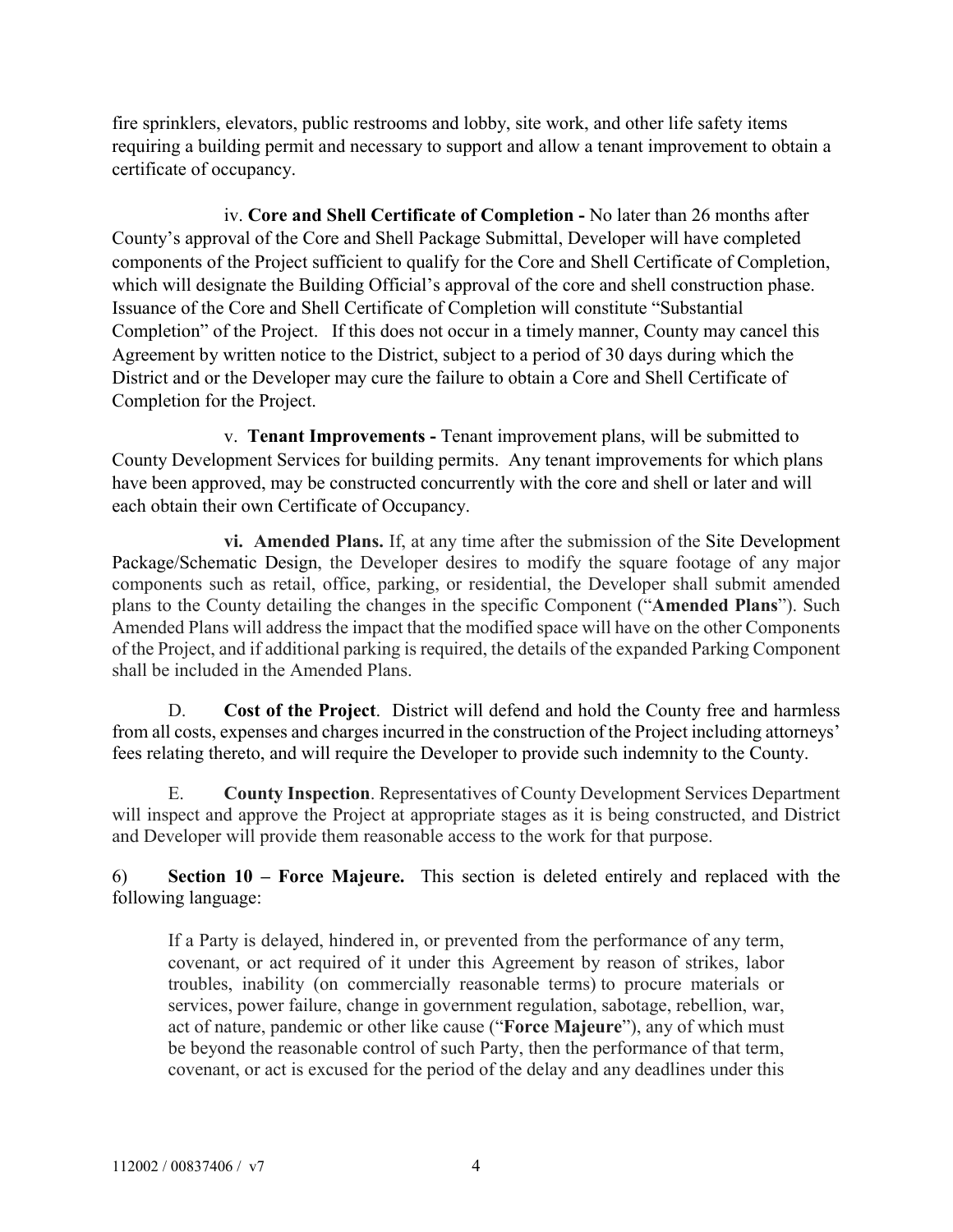Agreement affected as a result of such Force Majeure will be deemed correspondingly extended.

**7) Section 24(C) – Developer Default.** This section is deleted entirely and replaced with the following language:

The District or County may cancel this Agreement without further obligation or penalty, if Developer fails to comply timely with the Project Schedule.

**8) Section 27(K) – Approvals and Notices.** The language of this section is deleted in its entirety and replaced with the following language:

Any notice or other communication required or permitted to be given under this Agreement shall be in writing and shall be deemed to have been duly given if (A) delivered to the party at the address set forth below, (B) deposited in the U.S. Mail, registered or certified, return receipt requested, to the address set forth below, (C) given to a recognized and reputable overnight delivery service, to the address set forth below, or (D) sent by e-mail transmission to the e-mail address(es) set forth below, with Delivery Receipt and Read Receipt requested:

| If to the District: | Rio Nuevo Multipurpose Facilities District  |
|---------------------|---------------------------------------------|
|                     | 1703 E. Broadway,                           |
|                     | Tucson, Arizona 85719                       |
|                     | Attn: Fletcher McCusker, Chairman           |
|                     | fimccusker@gmail.com                        |
| With copies to:     | Gust Rosenfeld, PLC                         |
|                     | One South Church Avenue                     |
|                     | Suite 1900                                  |
|                     | Tucson, Arizona 85701                       |
|                     | Attn: Mark Collins, Esq.                    |
|                     | $\text{mcollins}(a)$ gustlaw.com            |
| If to County:       | Director, Pima County Development Services  |
|                     | 201 N. Stone Ave.                           |
|                     | Tucson, Arizona 85701                       |
|                     | Carla.blackwell@pima.gov                    |
| With a copy to:     | Director, Pima County Economic Development  |
|                     | 130 W. Congress St., 10 <sup>th</sup> Floor |
|                     | Tucson, Arizona 85701                       |
|                     | John.moffatt@pima.gov                       |
|                     |                                             |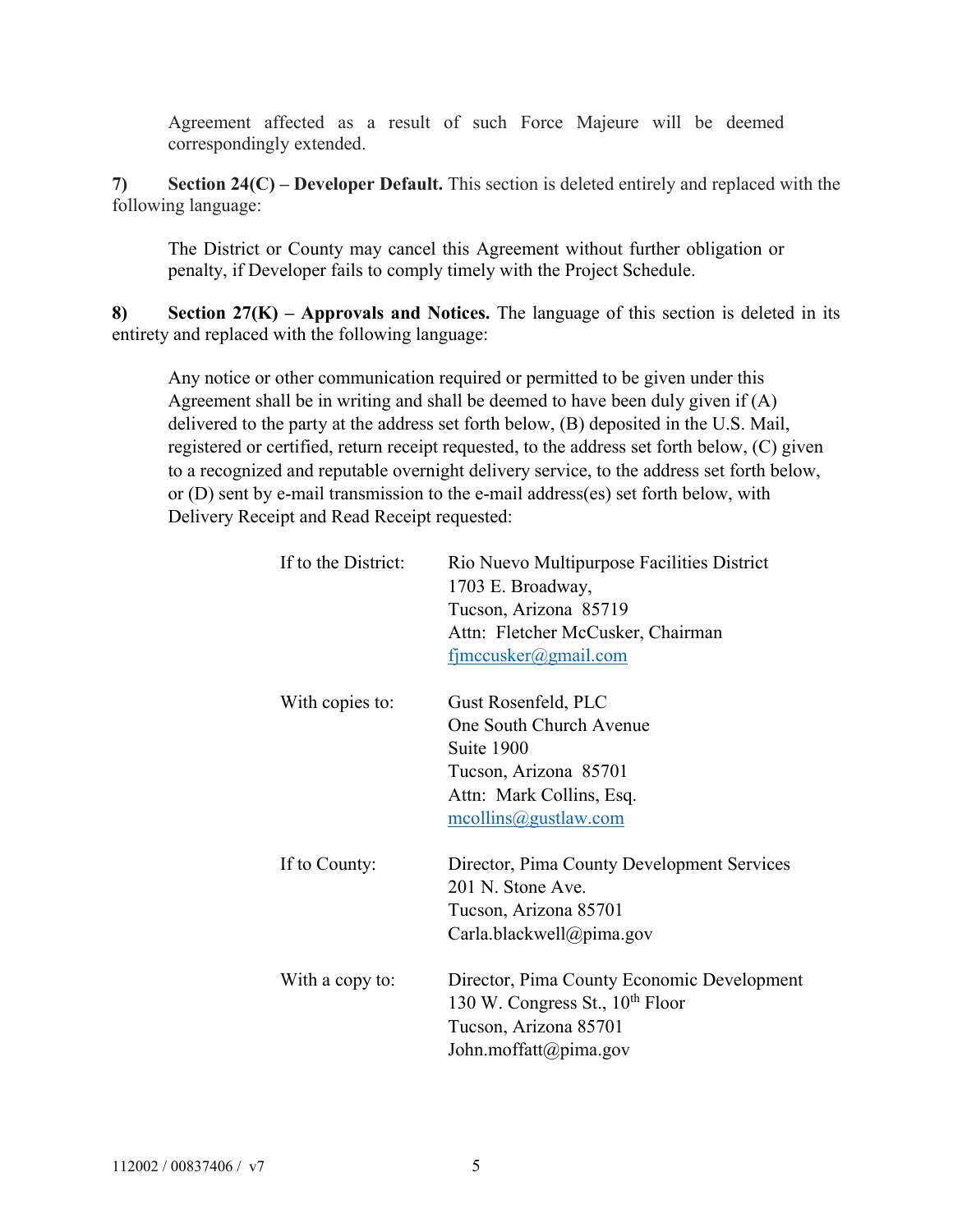**DISTRICT:**  RIO NUEVO MULTI<sup>6</sup>UR<sup>SE</sup> FACILITIES DISTRICT By: Its: Chairman

**By: \_\_\_\_\_\_\_\_\_\_\_\_\_\_\_\_\_\_\_\_\_\_\_\_\_\_\_\_ Its: Secretary** 

**COUNTY: PIMA COUNTY,ARIZONA** 

**By: \_\_\_\_\_\_\_\_\_\_\_\_ \_ Chairman of the Board of Supervisors** 

**ATTEST:** 

**Clerk of the Board of Supervisors** 

**APPROVED AS TO CONTENT:** 

By:  $\frac{V}{\sqrt{2\pi r}}$ 

**Director, Economic Development** 

**APPROVED AS TO FORM:** 

By: **Comme de lasse** 

**Deputy County Attorney**